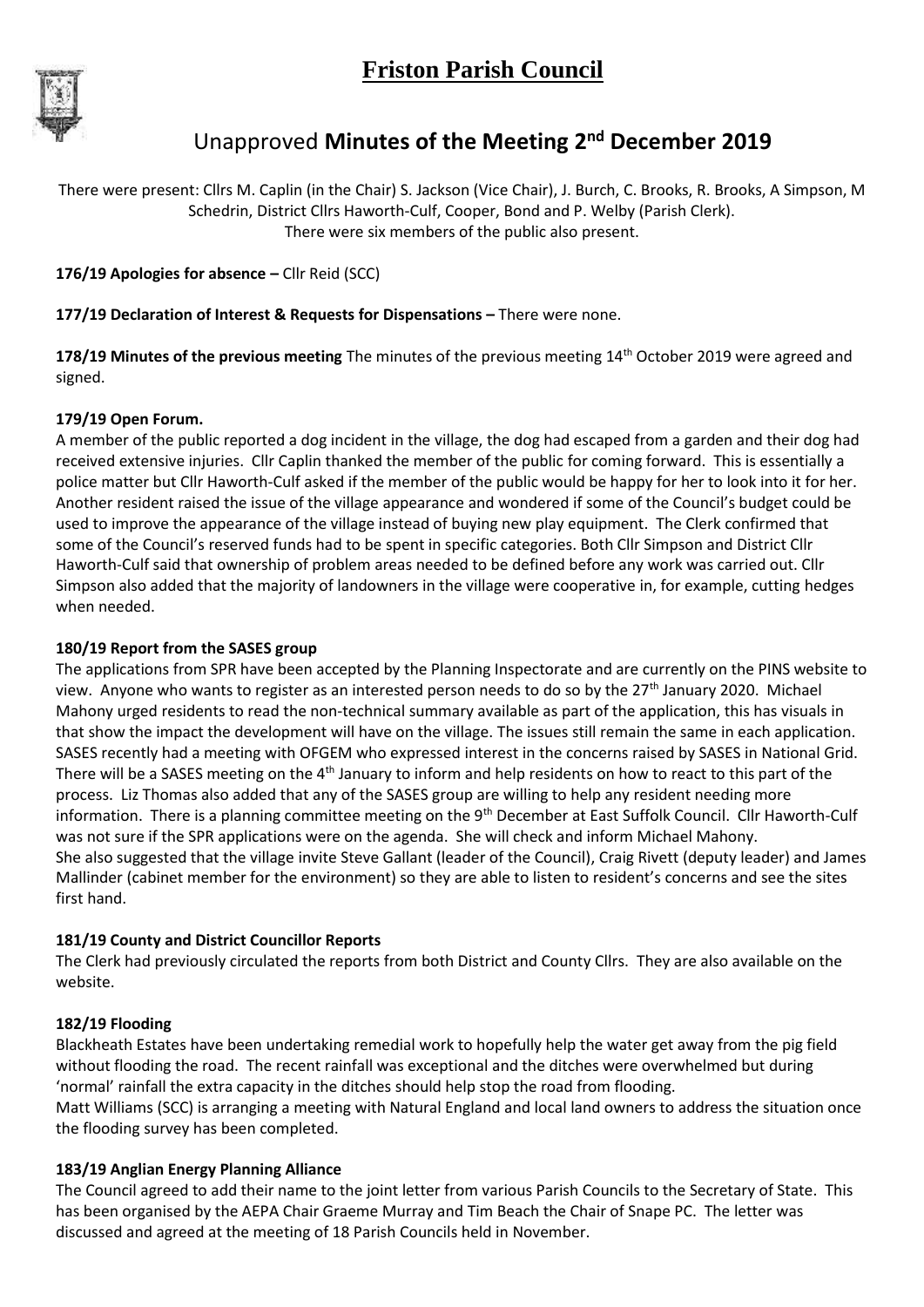# **Friston Parish Council**



# **184/19 ESC Community Partnership workshop**

Cllr Schedrin attended the first meeting of the new Community Partnership. As East Suffolk is now one of the largest District Councils in the country, it was felt that perhaps grass roots issues were being missed. These workshops aim to allow discussion amongst Parishes in smaller groups that can then fed back to the District Council. Each Community Partnership will have a budget to be spend in the area. The next meeting will be in January.

# **185/19 Accounts**

The statement of accounts and authorisation to pay had been circulated prior to the meeting. The authorisation to pay was agreed and signed.

**186/19 Budget and Precept –** The Clerk had circulated the budget prior to the meeting and this was discussed and agreed by the Council. Cllr R Brooks proposed that the precept be raised to £7669.22 which would give a 0% rise in Council tax bill from the Parish Council. Cllr Simpson seconded this. All agreed.

# **187/19 To agree Heelis and Lodge as auditors for 2020/21**

Cllr Jackson proposed that the Council keep Heelis & Lodge as auditors for the year 2020/21. This was seconded by Cllr C Brooks. All agreed.

# **188/19 Sizewell C**

There is a Sizewell Stakeholders Group meeting on the 16<sup>th</sup> December which Cllr Jackson will attend.

# **189/19 Planning**

None received this month.

#### **190/19 ESTA travel survey**

ESTA had sent a travel survey to the Clerk which had unfortunately gone to the wrong address first. Cllrs Caplin and Schedrin took a journey survey to fill in. ESTA had also asked whether the lack of public transport caused deprivation. The Council agreed and the Clerk will email a response.

#### **191/19 Speeding**

Cllr Simpson is still waiting for a response from David Chenery at Highways. Cllr Reid is now the cabinet member for Highways, Transport and Rural affairs. He has asked Cllr Simpson to contact him is no response is received. Cllr R Brooks had recently undertaken a traffic speed survey and found that the speed indicator sign does decrease the incidents of speeding over 35mph.

#### **192/19 Village Hall**

Cllr Jackson and the Clerk met with solicitor Mike Phelps at CAS who specialising in Community Buildings. He had given the Council an hour's free advice on drawing up a lease between the Council as landlords and Village Hall Committee as tenants. The lease would be very similar to the current one. He also gave them brief advice regarding the Committee's impasse with the Charity Commission and how to move forward which Cllr Jackson and the Clerk passed on to Roberta Simpson of the Committee.

Cllr Jackson then proposed that the Council instruct Mike Phelps to begin proceedings to draw up a lease between the Council and the Village Hall Committee and to represent the Council in these proceedings. All agreed.

# **193/19 Village Green and Mill Rd Dog Bins**

Clerk to request that Norse replaces the post for the bin on Mill Rd by the Mill and a new bin and post for the one on the Village Green.

Blackheath Farms had offered to make up a no parking sign for the Village Green with their logo on it. Cllrs agreed that it would make more sense to have the sign with Friston Parish Council on it. The Clerk will draft a sign and get a quote from EPS in Halesworth.